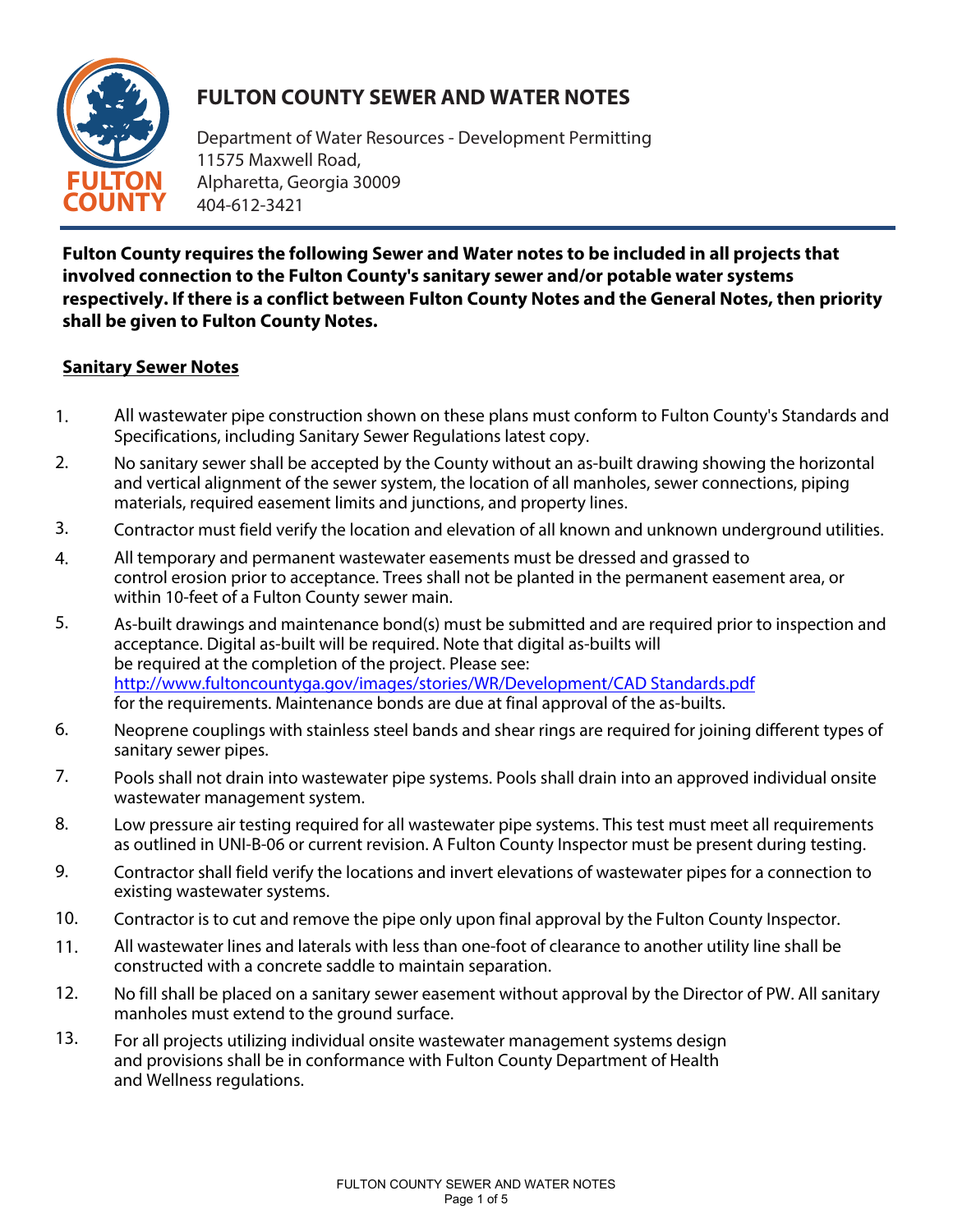- Eight-inches (8") or larger pipe lines shall be TV inspected. A virus free portable storage drive (USB Flash Drive) and written inspection log in compliance with NASSCO requirements and certified by a Georgia Registered Engineer or Registered Land Surveyor shall be provided when asbuilts are submitted. All videos shall include PACP and MACP completed forms. A copy of the operator's current NASSCO certification shall be submitted. 14.
- USF 7635 Box required for wastewater cleanouts in paved area per Fulton County Standard Detail 709. 15.
- Compaction of the back fill of all trenches shall be compacted to at least 90% Standard Proctor density. Backfill material shall be free from roots, stumps, or other foreign debris, and shall be placed at or near optimum moisture content. Correction of any trench settlement within a year from the date of approval will be the responsibility of the contractor. Compaction of the back fill of all trenches located under pavement shall be compacted to at least 95% Standard Proctor density. 16.
- Sanitary sewer laterals should be marked with 4"x4"post with min. 4-feet above ground. The top 1' should be painted green. Each lateral is to be brought to the ground surface in accordance with Fulton County Standard 909. 17.
- All required off site easements shall be dedicated to Fulton County prior to Utility permitting. All public on- site easements for other than single family residential projects that will be final platted shall be dedicated to Fulton County prior to Water Resources permit approval. 18.
- For residential projects where onsite sanitary sewer easements are to be dedicated to Fulton County, the following applies: Sanitary sewer easement inside property line to be shown in final plat for recording. 19.
- For all projects containing PVC wastewater pipes, also include the following notes: (see attached condition for PVC). 20.
	- Pipe shall be ASTM D3034, SDR35 in 12.5 foot laying lengths with elastomeric sealed joints in accordance with ASTM D3212. a.
	- Pipe bedding shall be #57, sharp, angular, crushed stone. Bedding shall extend a minimum of 4" below the pipe and extend to the top of the pipe. The bedding shall be compacted by "slicing with a flat shovel". The width of the ditch must be in accordance with OSHA Safety Standards. b.
	- Initial backfill: After bedding, complete initial backfill with #57 stone. If no rock is encountered, initial backfill shall extend to a height 611 above of the top of the pipe, otherwise initial backfill shall extend to 12" above the top of the pipe. c.
	- Fittings for lateral connections shall be 45° WYES and bends. Provide PVC pipe stoppers for each lateral. Provide special watertight connections at manholes and transitions to ductile iron pipe as recommended by the pipe manufacturer. d.
	- After installation, a deflection test is required. Initial deflection shall be limited to 3% of the undeflected diameter. A second test shall be made at least 8 months after the installation but before final acceptance. At that time deflection shall be limited to 5%of the undeflected diameter. e.
- All manholes located within a paved area shall have concentric cone sections and flange down frames and covers. All manholes located within an unpaved area shall have eccentric cone sections with bolt down flange up frame and covers, or hinged cast in place lockable covers. All manholes located within a flood prone area shall have eccentric cone sections with bolt down gasketed flange up frame and covers. Raise top of manholes in landscape areas to 0.5-feet above grade. 21.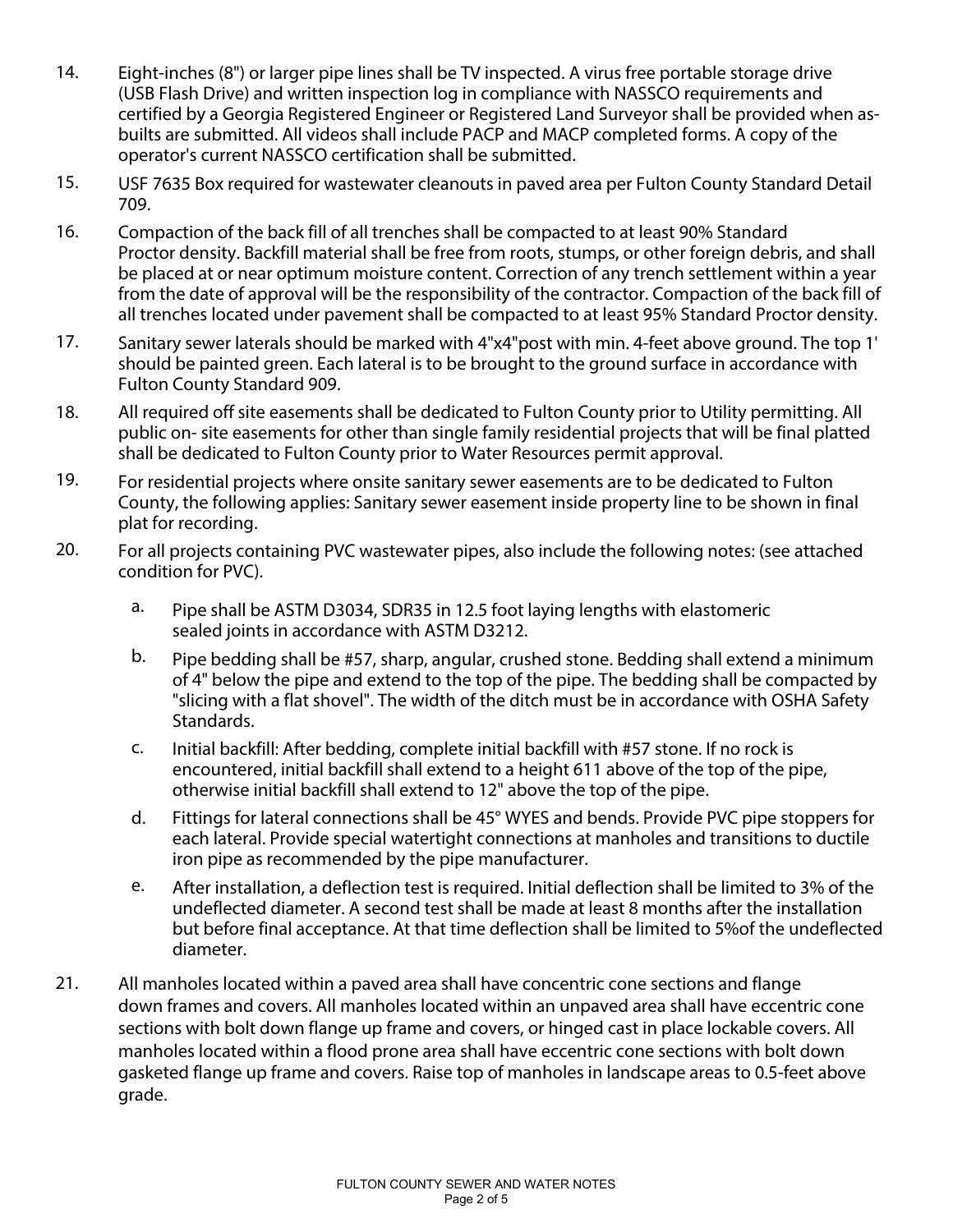- Issuance of this permit does not in any way imply that wastewater taps for building permits will be issued. Contact the Department of Public Works, Water Resources Division at (404) 612-7400 for further information. 22.
- Any changes to the sewer d[rawings must be appr](http://www.fultoncountyga.gov/)oved by Fulton County. 23.
- Notify Fulton County Inspector 24-hours prior to construction. 24.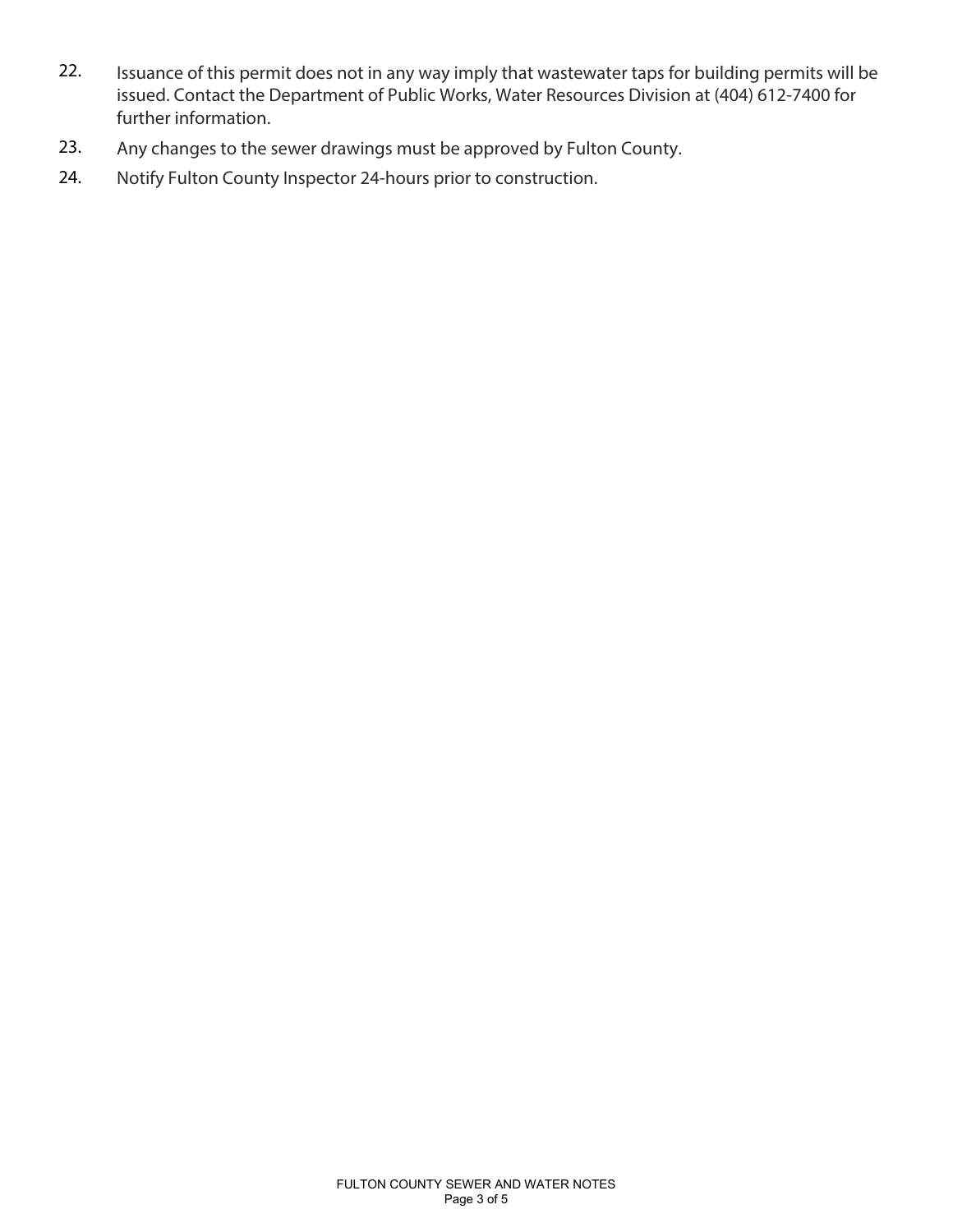## **Water Notes**

- All public water lines shall be marked with a continuous Electronic Marking System (EMS) Caution Tape, at a maximum burial depth of 2-feet directly above the water line located below the tape (3M Pathmarking Tape Model #80 6116 16220 7613). 1.
- Water valve markers shall be placed at all locations where water valves are not in the streets. Water valves that are in the street will be clearly marked with a V suck out on the curb. 2.
- All temporary and permanent water easements must be dressed and grassed to control erosion prior to acceptance. No trees will be allowed to be planted in utility easements or within 10-feet of a public water main. 3.
- As-built drawings and maintenance bond(s) must be submitted and are required prior to inspection and acceptance. Digital as-built will be required. Note that digital as-builts will be required at the completion of the project. Please see: [http://www.fultoncountyga.gov/images/stories/WR/Development/CAD St](http://www.fultoncountyga.gov/images/stories/WR/Development/CAD)andards.pdf for the requirements. Maintenance bonds are due at final approval of the as-builts. 4.
- All construction methods and materials used in the Fulton County Water System must be made of Ductile Iron, and comply in respect to ANS/AWWAA21.111/Clll-85 Standard Specifications. Plans that do not meet the specifications in all respects will not be accepted. All lines should be Class 51, or greater (when requested by the County). All service lines should be Type "K" copper. 5.
- Contractor is responsible to verify the location and depth of the existing water lines prior to construction. 6.
- Required 18-inch vertical separation between proposed water lines and other existing and proposed utilities lines shall be verified during construction. 7.
- If existing water service line is to be removed and abandoned, the service shall be removed back to the corporation stop and capped at the water main line in the presence of the inspector. Other existing and abandoned water service structures will be removed in the presence of the inspector. 8.
- Water meter boxes are to have 1-inch Type "K" Copper service line. The service line must be continuous from the main to the water meter and shall have a minimum cover of 48". All joints shall be flared. The service line shall connect to the main line with a direct tap with a corporation cock with a minimum of 18" between taps. 9.
- Water meter box shall be a polyethelene meter box (Model 1219-18-lMKF deep) with polyethelene lid (Model 1219-1-MKF deep). Lid for stretch yoke box shall be DFW Model 6514-1-MKF deep with oblong knock out and ½-inch recess for meter antennae with a ferrous magnet in the lid and a plastic locking mechanism. 10.
- For residential subdivisions: No individual meters are to be placed in a concrete sidewalk or driveway. Meters must be maintained in grass areas. 11.
- The contractor shall install cast iron water meter boxes and 1" type "k" copper service lines for all services including cul-de-sacs. 12.
- Lot lines will be clearly identified and marked on top of curbs before the water main is installed. 13.